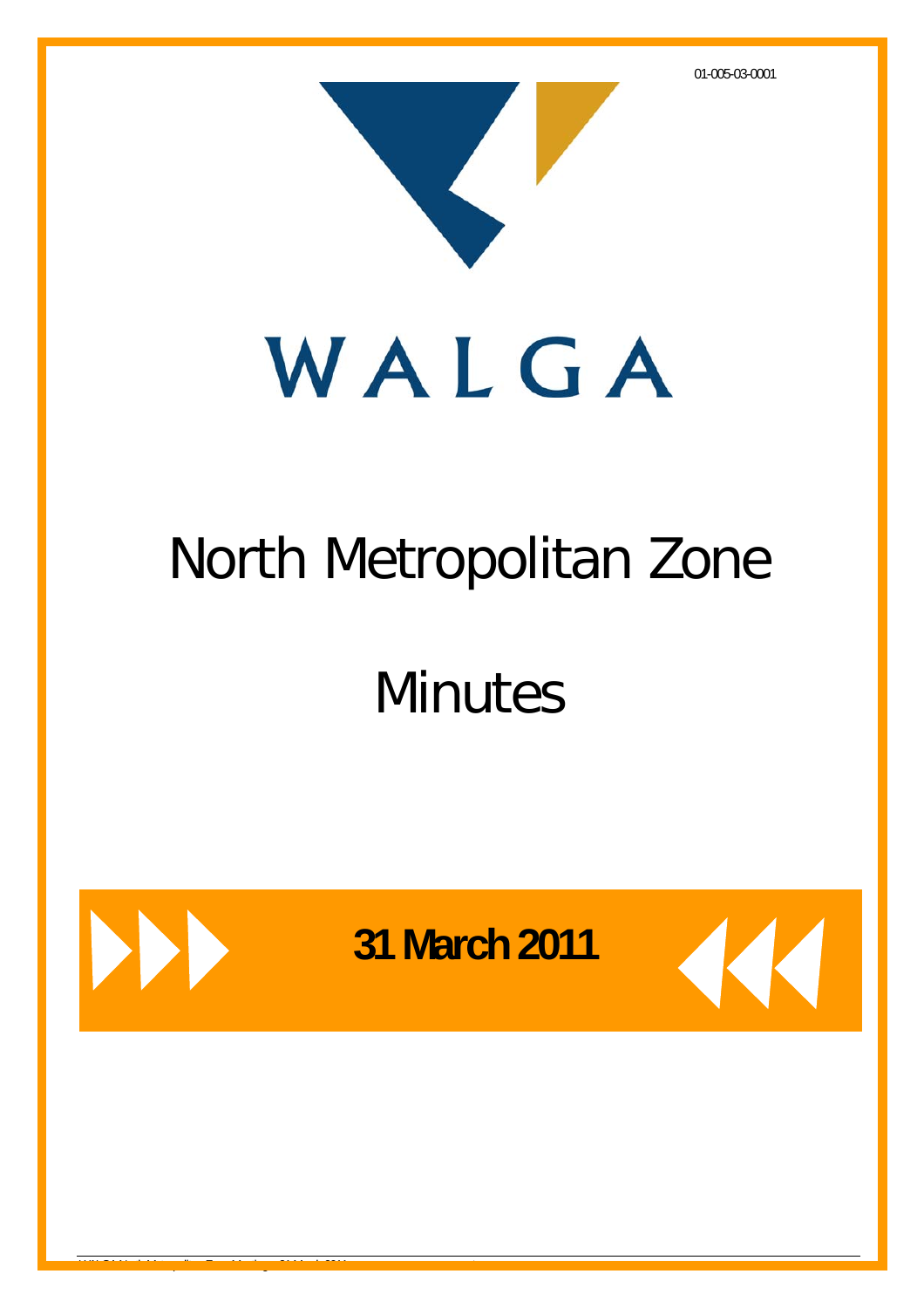

#### **Hosted by the City of Stirling 25 Cedric Street Stirling Phone 9345 8555 Thursday 31 March 2011 - Commenced at 6:00 pm**

## **Minutes**

| <b>ATTENDANCE</b>                              | 4 Voting Delegates from each Member Council                                                                                                                                                                                        |
|------------------------------------------------|------------------------------------------------------------------------------------------------------------------------------------------------------------------------------------------------------------------------------------|
| City of Joondalup                              | Cr Tom McLean<br>Cr Christine Hamilton-Prime - Deputy<br>Cr Liam Gobbert - Deputy<br>Ms Michelle Noble, Manager Governance & Marketing                                                                                             |
| City of Stirling                               | Mayor David Boothman (Chair)<br>Cr David Michael (SC)<br>Mr Stuart Jardine, Chief Executive Officer - non voting delegate                                                                                                          |
| City of Wanneroo                               | Cr Tracey Roberts (DSC)<br>Cr Brett Treby (SC)<br>Cr Dot Newton<br>Cr Bob Smithson<br>Mr Daniel Simms, Chief Executive Officer – non voting delegate                                                                               |
| <b>WALGA</b><br>Representatives                | Ms Ricky Burges, WALGA Chief Executive Officer<br>Ms Allison Hailes, Executive Manager Planning & Community Development                                                                                                            |
| <b>Guest Speakers</b>                          | <b>Grace Jones Telstra</b><br>Leanna Everet - Australian Bureau of Statistics                                                                                                                                                      |
| <b>APOLOGIES</b>                               |                                                                                                                                                                                                                                    |
| <b>DLG Representative</b><br>City of Joondalup | Apology<br>Cr Geoff Amphlett JP (SC)<br>Cr John Chester (DSC)<br><b>Cr Russ Fishwick</b><br>Mr Jamie Parry, Director Governance and Strategy - non voting delegate<br>Mr Garry Hunt, Chief Executive Officer - non voting delegate |
| City of Stirling                               | Cr Giovanni Italiano JP (DSC)<br><b>Cr Bill Stewart</b><br>Mr Aaron Bowman, Manager Governance & Council Support – non voting<br>delegate                                                                                          |
| City of Wanneroo                               | Mayor Jon Kelly (Deputy Chair)<br>Cr Glynis Monks                                                                                                                                                                                  |

#### **ANNOUNCEMENTS**

Zone Delegates are requested to provide sufficient written notice, wherever possible, on amendments to recommendations within the State Council or Zone agenda prior to the Zone meeting to the Chair and Secretariat.

Confirmation of Attendance an attendance sheet was circulated prior to the commencement of the meeting to record your attendance at the meeting for the minutes.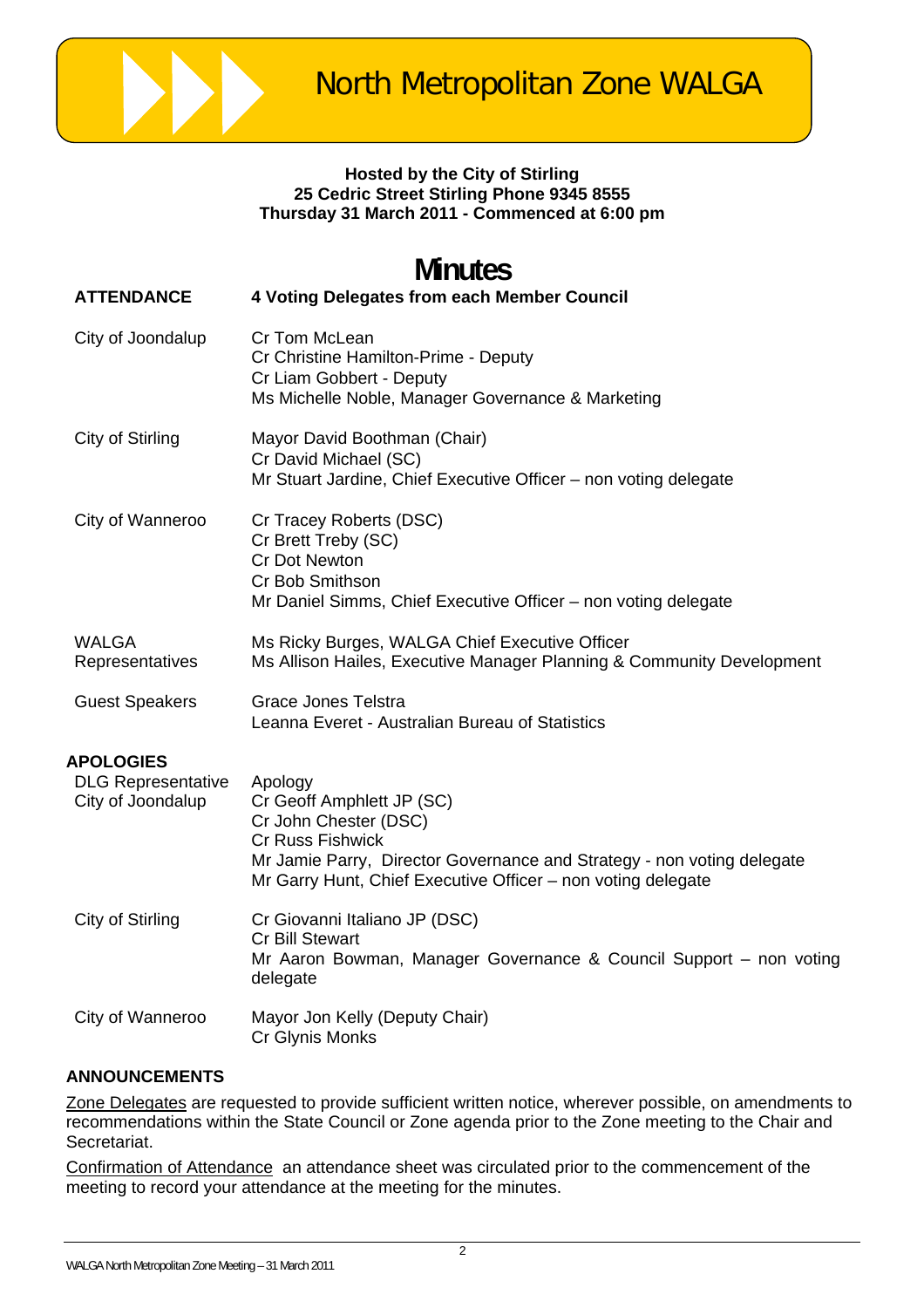### **ATTACHMENTS TO THE AGENDA**

- 1. Minutes of previous meeting
- 2. State Council Composite Resolutions to the February 2011 State Council meeting for your information
- 3. WALGA President's Report
- 4. Director General's Report
- 5. Zone Status Report
- 6. Standing Orders

### **1. DEPUTATIONS**

#### **1.1 Telstra Presentation**

Ms Tracey Jones Customer Service Manager provided a 15 minute presentation on Telstra's new devices / products, infrastructure and community programs for within the Zone.

A number of questions were raised with Telstra, with respect to availability and pricing of services in the Zone. Telstra committed to taking the issues back to the relevant corporate area.

#### **Noted**

#### **1.2 Presentation by Australian Bureau of Statistics**

A representative from The Australian Bureau of Statistics gave a short 10 minute awareness talk about the 2011 Census and the need for volunteers and support from Local Governments

#### **Noted**

#### **2. CONFIRMATION OF MINUTES**

#### **RECOMMENDATION**

**That the Minutes of the meeting of the North Metropolitan Zone held on 30 September 2010 be confirmed as a true and accurate record of the proceedings.** 

#### **Moved Cr David Michael / Seconded Cr Tracey Roberts CARRIED CARRIED**

#### **3. DECLARATION OF INTEREST**

Pursuant to our Code of Conduct, Councillors must declare to the Chairman any potential conflict of interest they have in a matter before the Zone as soon as they become aware of it. Councillors and deputies may be directly or indirectly associated with some recommendations of the Zone and State Council. If you are affected by these recommendations, please excuse yourself from the meeting and do not participate in deliberations.

**NIL**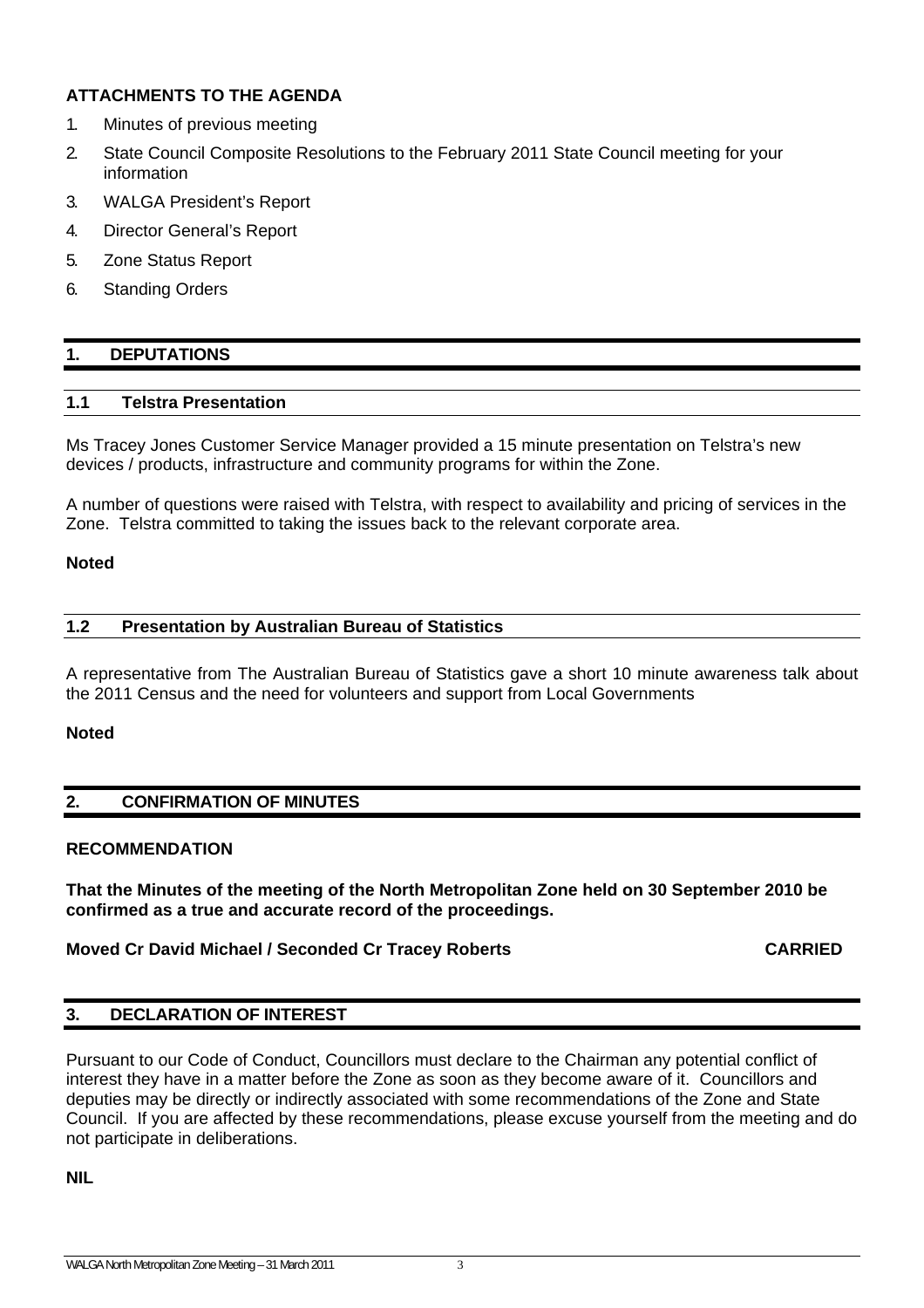#### **4. BUSINESS ARISING**

#### **5. REPORTS FROM MEMBER COUNCILS**

#### **5.1 Local Government Reform – Elected Member Numbers**

#### *By City of Joondalup*

#### **In Brief**

In 2009, all Local Governments were required to respond to the Minister for Local Government's package of reform strategies.

The principle strategies in the package focused on voluntary structural reform of Local Government, including:

- Encouraging Local Governments to take steps to voluntarily amalgamate and form larger local governments.
- Reducing the total number of Elected Members to between six and nine.
- Local Governments forming appropriate regional groupings of Councils to assist with the efficient delivery of services.

The Minister's Local Government Reform Steering Committee Report (dated May 2010) provides that the Government remains committed to considering legislative amendments to include changing the number of prescribed Elected Members to between six and nine. It is apparent that no consideration has been given to the impact of such legislative change on large Local Governments such as those within the WALGA North Metropolitan Zone.

It is recommended that WALGA advise the Minister for Local Government that the North Metropolitan Zone does not support the proposed legislative amendment to reduce Elected Member numbers without further advice from the Minister on the research that has been undertaken by the Department of Local Government on:

- 1. The ratios of Elected Members per population in other states both prior to and after Local Government reform, and the effect that this had on the community;
- 2. Approaches intended to ensure the ongoing sustainability of Elected Member roles given their voluntary nature and obligations to engage and represent local communities.

#### **Background**

The Council of the City of Joondalup adopted the following position in relation to the proposal to reduce the number of Elected Members as follows:

*That the City of Joondalup resolves to advise the Minister for Local Government that it does not intend to reduce its number of Elected Members from 12 Councillors and a Mayor elected by electors.* 

The City adopted the following position in its Reform Submission:

*That:* 

1. *The Minister for Local Government's recommendation to reduce the number of Councillors to between six and nine for all Local Governments be rejected, and that Local Governments, having a residential population exceeding 100,000, be permitted to have a Council comprising not less than 5*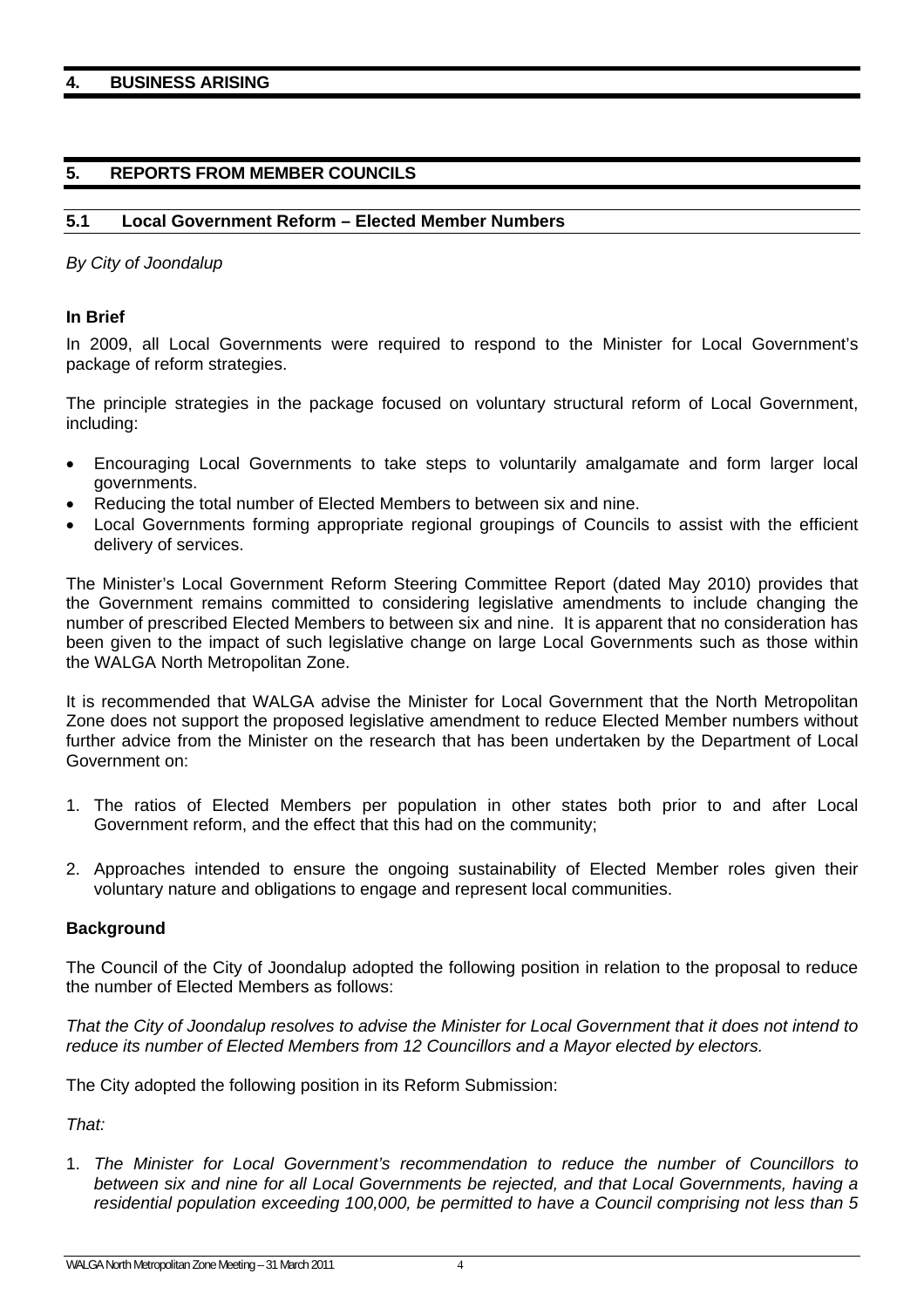*nor more than 14 Councillors if the Mayor is elected by electors, as per the current arrangements permitted under Section 2.17 of the* Local Government Act 1995.

- *2. The City of Joondalup propose that its number of elected representatives be retained at 12 Councillors and a Mayor elected by electors.*
- *3. The Minister for Local Government be requested to research the ratios of Elected Members per population in other States both prior to and after Local Government reform, and the effect that this may have had on the community, prior to making any legislative amendments regarding Elected Member representation.*
- *4. The Minister for Local Government be requested to review the remuneration provided to Elected Members should the number of elected representatives be reduced.*

The City's argument for this position is provided in the excerpt from its reform submission.

The Cities of Wanneroo and Stirling took similar positions in relation to the proposal to reduce Elected Member numbers:

#### *City of Wanneroo – August 2009*

The City of Wanneroo resolved inter alia at its August Council meeting that it *advise the Minister for Local Government of the City of Wanneroo's intention to:-* 

*2. NOT REDUCE the current total number of Elected Members given the current ratio of 5,388 electors per Elected Member which will increase to in excess of 8,500 electors to Elected Member by 2018 and which is considered effective from a community engagement perspective.* 

#### *City of Stirling – September 2009*

The City of Stirling resolved inter alia at its September Council meeting that it *does not support a reduction in the numbers of elected representatives, but if required to choose then at least 9 Elected Members are preferred, with the retention of a ward system of representation, providing support such as paid positions and/or support staff is also permitted, and which could be based on a tiered arrangement of Local Governments depending on their size, population or other relevant factors.* 

#### *WA Local Government Association*

The issue of Elected Member representation has been raised through the WALGA Zone process as one that Local Governments feel needs further research. WALGA reported that a number of larger Local Governments had expressed concern at the prospect of reducing the number of Elected Members when considering the impact of future population growth for metropolitan Councils and the impact upon community representation and the role of connection played by Elected Members.

WALGA requested the DLG Subcommittee looking at this issue to research the ratios of Elected Members per population in other states both prior to and after Local Government reform, and the effect that this may have had on the community.

Advice from WALGA is that the DLG has not responded to the request to research this matter further.

#### **Comment**

The significant change in Councillor/resident and Councillor/elector ratios is considered to be unsustainable given the voluntary nature of the Elected Member role and the significant level of community engagement large Local Governments such as those within the WALGA North Zone has with its constituents.

Each of the Local Governments within the WALGA North Zone has expressed its concern to the Minister in their submissions and WALGA has requested this matter be further examined, however, it appears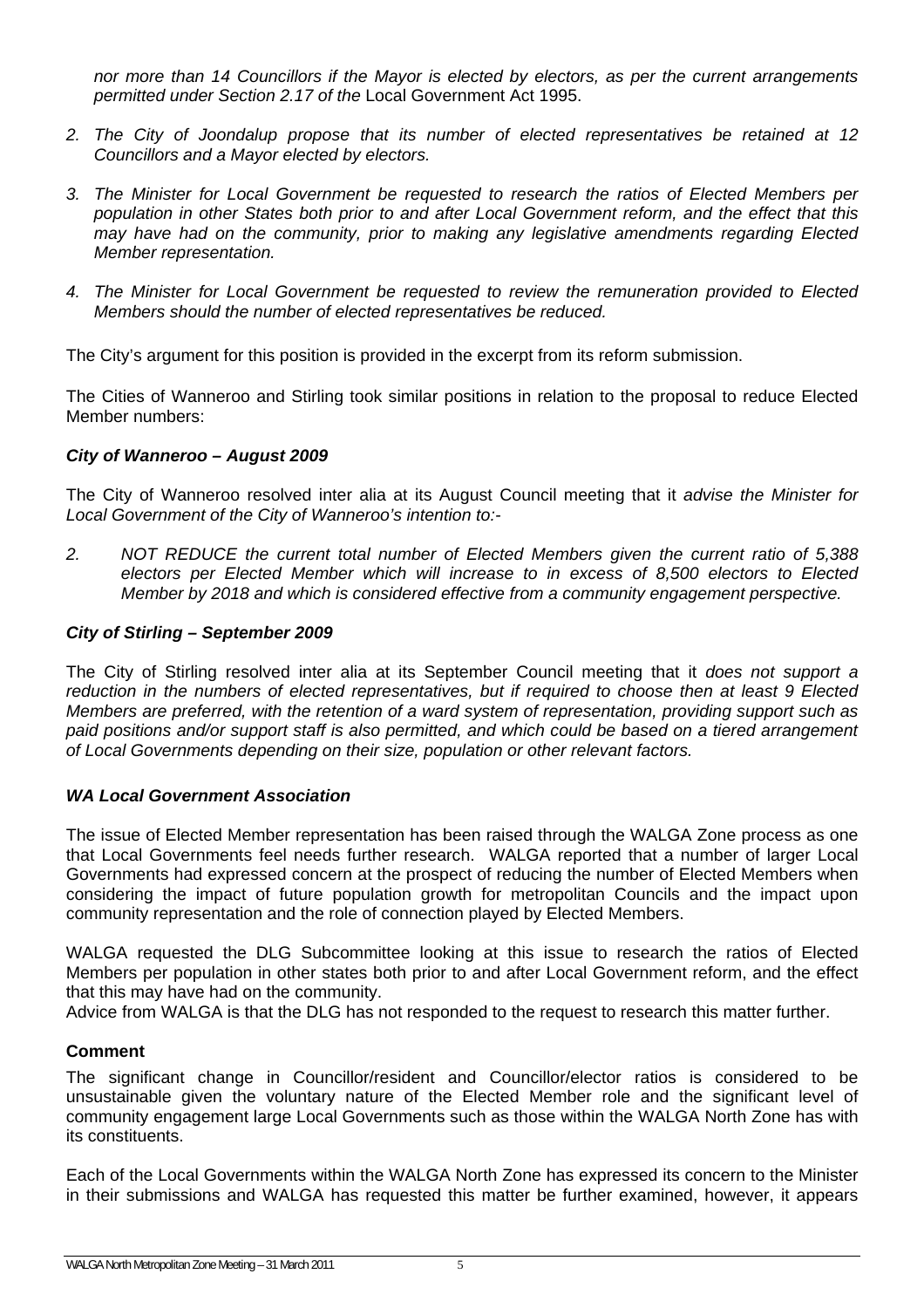that the Minister is intent on amending the legislation without giving consideration to the impact on large local governments.

#### **RECOMMENDATION**

**That WALGA advise the Minister for Local Government that member Local Governments of the North Metropolitan Zone do not support the proposed legislative amendment to reduce Elected Member numbers without further advice from the Minister on the research that has been undertaken by the Department of Local Government on:** 

- **1. The ratios of Elected Members per population in other states both prior to and after Local Government reform, and the effect that this had on the community;**
- **2. Approaches intended to ensure the ongoing sustainability of Elected Member roles given their voluntary nature and obligations to engage and represent local communities.**

**Moved Cr Tom McLean / Seconded Cr Christine Hamilton-Prime CARRIED**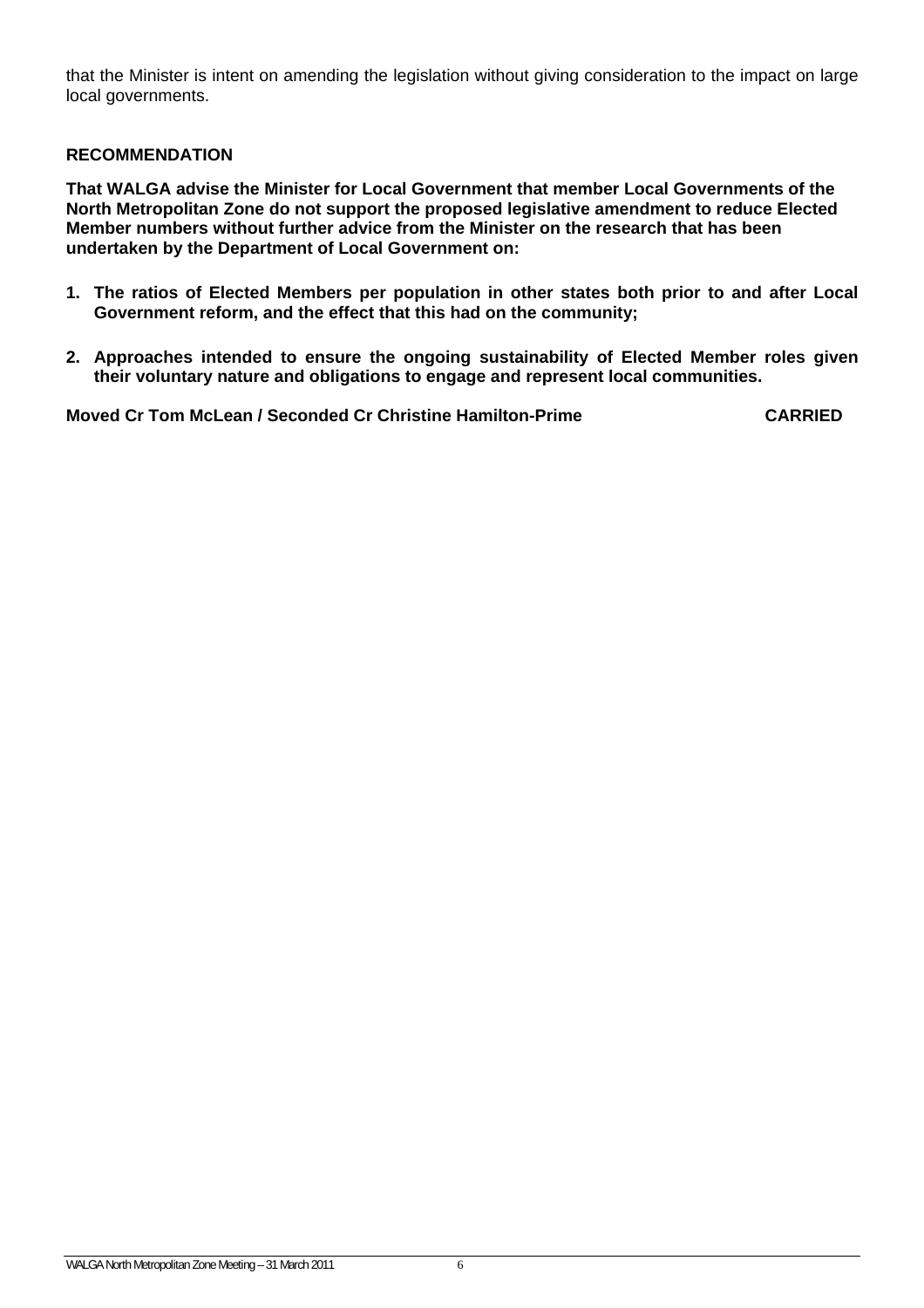#### **Community Comments**

Residents were asked:

Do you think the City of Joondalup is:

| <b>Too small</b> | (12)  |
|------------------|-------|
| The right size   | (186) |
| <b>Too large</b> | (16)  |
| No response      | (6)   |

The vast majority (186 respondents or 84.5% of respondents) believed that the City was the right size). Comments included:

- If it works leave it alone (9).
- The City already has a large population base compared to other local governments  $(5).$
- The Cities of Wanneroo and Joondalup are the result of a previous split and should not be adjusted again (5).

Should the City review any of its current local government boundaries?

| Yes         | (35)  |
|-------------|-------|
| No          | (178) |
| No response | (7)   |

81% of respondents did not believe that the City should review its current boundaries.

#### **Council Position**

That the City of Joondalup believes there is little to be gained in creating larger Local Governments in the northern metropolitan area. In fact, amalgamating Local Governments in this area may result in additional costs that may not be offset by significant economies of scale.

#### 2. Reducing the total number of Elected Members to between six and nine

Australian Bureau of Statistics data provides that the estimated resident population of the City of Joondalup at 30 June 2008 was 159,986, making it the second largest local government by population in Western Australia, and one of the largest local governments by population in Australia.

With twelve Councillor positions there is a ratio of 1:13,332 (where one Councillor represents 13,332 residents). If an elector ratio were to be examined, the City, at October 2007, had 102,563 electors, providing for a Councillor/elector ratio of 1:8,547, with Ward Councillor/elector representation (October 2007) as follows:

| Ward                 | <b>Electors</b> | <b>Councillor/Elector Ratio</b> |
|----------------------|-----------------|---------------------------------|
| North                | 17,706          | 1:8,853                         |
| Central              | 16,896          | 1:8.848                         |
| <b>North Central</b> | 17,099          | 1:8,550                         |
| South                | 15,738          | 1:7.869                         |
| South East           | 16.797          | 1:8.399                         |
| South West           | 18,327          | 1:9,164                         |

City of Joondalup Local Government Reform Final Report 6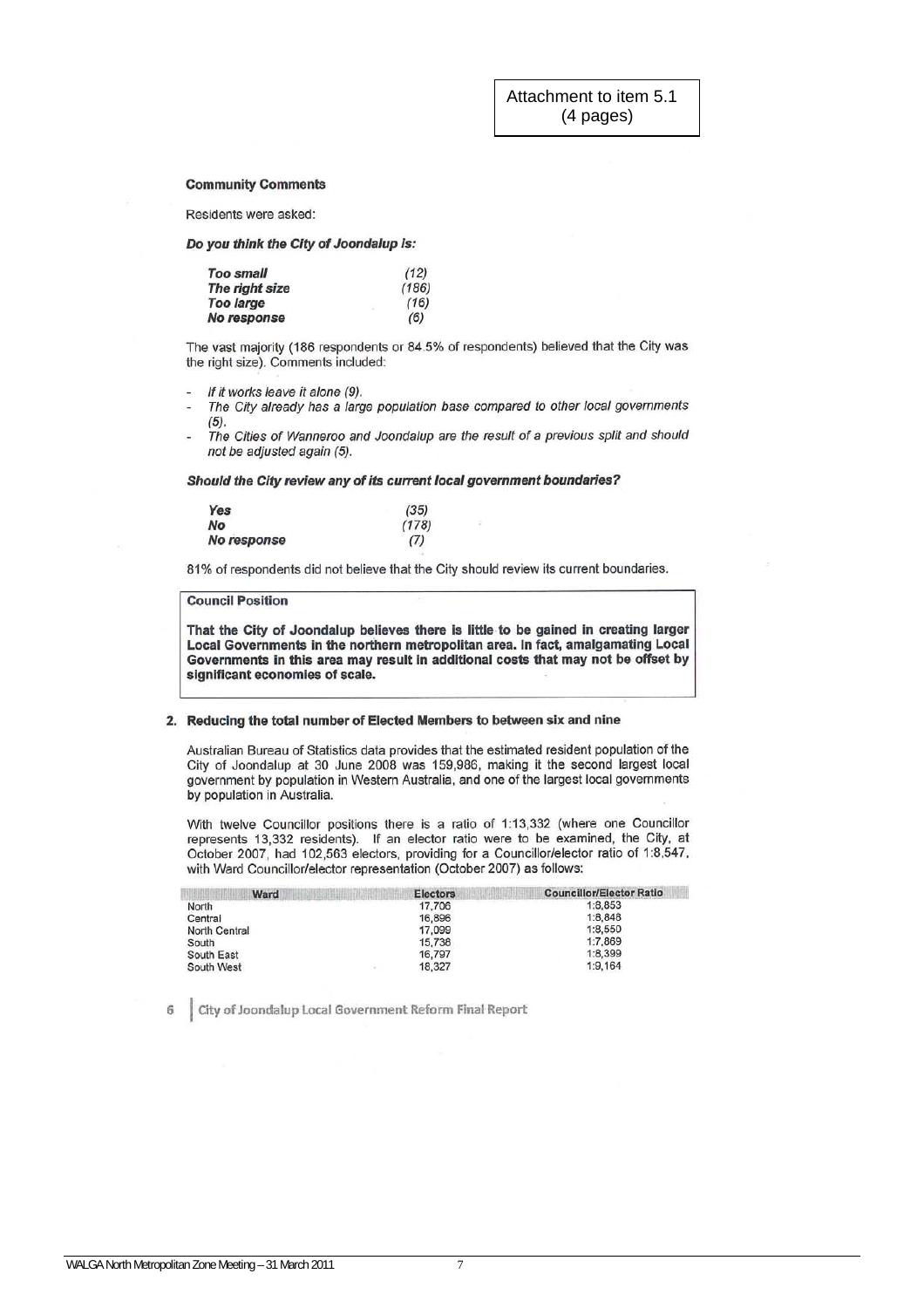As required by the Local Government Act 1995, the City of Joondalup undertook a comprehensive review in 2005 and at the Council meeting held on 13 December 2005 (C73-12/05) resolved to reduce the number of Elected Members and wards to the current arrangement of 12 Councillors representing six wards plus a Mayor elected at large by the community.

If the City of Joondalup were to reduce its Elected Member representation in accordance with the Minister's proposal the following ratios would occur:

| <b>Number of Councillors</b> | <b>Councillor Elector ratio</b> | <b>Councillor Resident Ratio</b> |
|------------------------------|---------------------------------|----------------------------------|
| <b>Six Councillors</b>       | 1:17.093                        | 1:26.684                         |
| Nine Councillors             | 1:11.395                        | 1:17.776                         |

The significant change in Councillor/resident and Councillor/elector ratios is considered to be unsustainable given the voluntary nature of the Elected Member role and the significant level of community engagement the City of Joondalup Council has with its constituents, and as such it is suggested that the Minister's recommendation to reduce the number of Councillors to between six and nine for all local governments be rejected. Instead, it is proposed that local governments having a residential population exceeding 100,000 be permitted to have a Council comprising not less than 5 nor more than 14 Councillors if the Mayor is elected by electors, as per the current arrangements permitted under Section 2.17 of the Local Government Act 1995.

During the recent reform process, discussions amongst larger metropolitan local governments have raised concern at the proposal for a reduction in Elected Member representation. The argument against a reduction in Elected Members has been based around the following:

- Councils are not a board of directors but are an elected representative body.
- That it is a fundamental change to the nature of local government to unilaterally change the role of Councillors to remove the focus on community representation.
- There will be significant expense to replace the voluntary community connection role undertaken by Councillors. To give any semblance of connection, Councils may require community officers and citizen committees (which have to be serviced by paid officers).
- Future population growth of some metropolitan local governments needs to be considered.
- The possible effect of potential candidates being dissuaded from standing for election given the commitment required to fulfil Council duties and community expectations.
- The increase in Councillor representation ratios will be significant for those local governments with large populations.
- The level of community engagement a Council has with its constituents has an impact on the ability of elected representatives to sufficiently represent the community.

Arguments for reduced Elected Member representation include the following:

- Better governance provided by a reduced number and a greater focus on strategic direction.
- Fewer Elected Members are more readily identifiable to the community.
- Fewer positions on Council may lead to greater interest in elections with contested elections and those elected obtaining a greater level of support from the community.
- More scope for team spirit and cooperation amongst a smaller number of people.

City of Joondalup Local Government Reform Final Report 7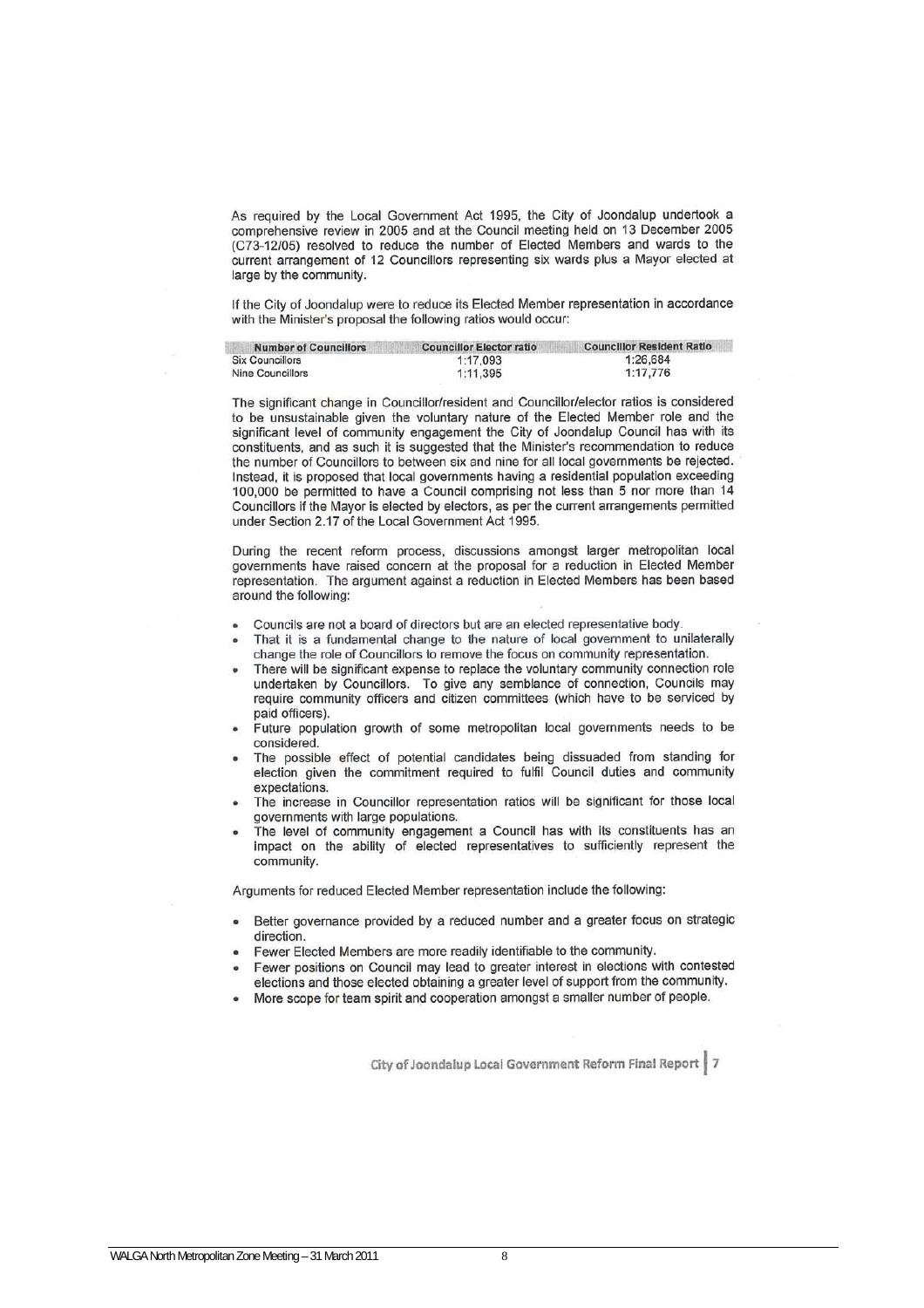- A reduction in the number of Elected Members may result in an increased commitment from those elected, reflected in greater interest and participation in Council affairs. It is suggested that should there be a reduced number of elected representatives the remuneration provided to Elected Members should be reviewed to attract quality candidates that are able to commit the time and resources to governing the district.
- Consultation with the community can be achieved through a variety of means in addition to individuals and groups contacting their local Elected Member.

WALGA has requested the Local Government Reform Subcommittee look at this issue to research the ratios of Elected Members per population in other States both prior to and after local government reform, and to identify the impact that this may have had on the community. The City is not aware whether the Minister has given any undertaking at this time that the request will be examined.

#### **Community Comments**

Residents were asked how many Councillors the City should have. The results can be seen below. Over 80% of respondents supported the current number of Councillors (12). The comments from respondents were varied with no singular theme other than it was considered the more Elected Members the better the representation and sharing of responsibilities.



#### **Council Position:**

#### That:

- 1. The Minister for Local Government's recommendation to reduce the number of Councillors to between six and nine for all local governments be rejected, and that local governments, having a residential population exceeding 100,000, be permitted to have a Council comprising not less than 5 nor more than 14 Councillors if the Mayor is elected by electors, as per the current arrangements permitted under Section 2.17 of the Local Government Act 1995.
- 2. The City of Joondalup propose that its number of elected representatives be retained at 12 Councillors and a Mayor elected by electors.
- 3. The Minister for Local Government be requested to research the ratios of Elected Members per population in other States both prior to and after local government reform, and the effect that this may have had on the community, prior to making any legislative amendments regarding Elected Member representation.
- $\overline{8}$

City of Joondalup Local Government Reform Final Report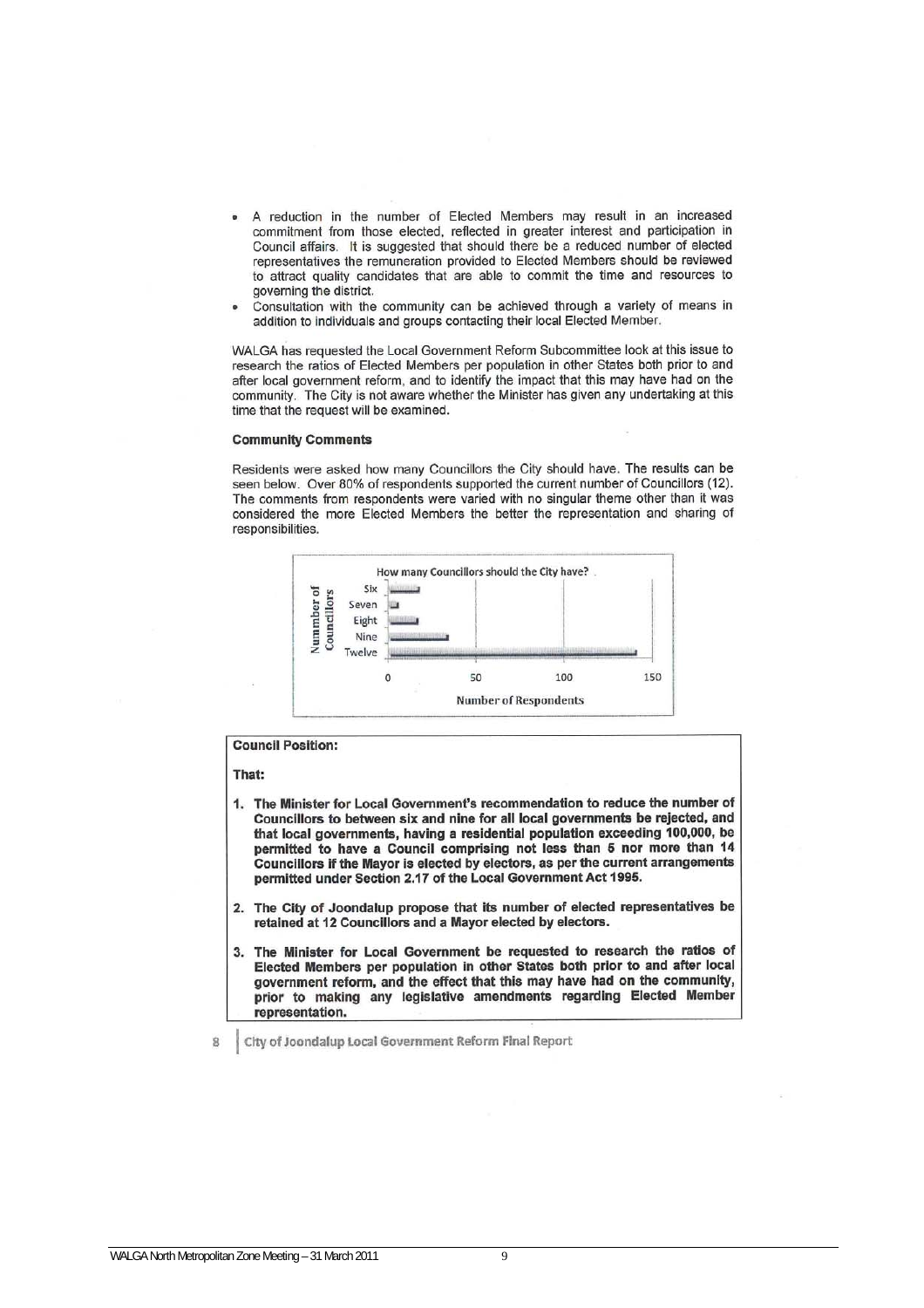4. The Minister for Local Government be requested to review the remuneration provided to Elected Members should the number of elected representatives be reduced.

#### 3. Local Governments forming appropriate regional grouping of Councils to assist with the efficient delivery of service

As part of the reform process the Mayors and CEOs of the Cities of Wanneroo, Stirling and Joondalup discussed matters related to amalgamation, boundary amendments and regional sharing and cooperation. It was agreed that whilst it was viewed there was no immediate requirement for structural reform at this time the Cities have given a firm commitment to ongoing cooperation for the benefit of the region.

In the City of Joondalup's Local Government Reform Checklist (adopted by the Council at its April 2009 meeting), the City indicated that it currently worked effectively as part of a group of local governments, comprising the north-west corridor of metropolitan Perth, delivering services regionally.

The regional approach provides an opportunity to extend beyond local government boundaries and to facilitate cooperation between all local governments, businesses and community networks.

The City has the following formal regional sharing arrangements in place:

- Mindarie Regional Council (recycling).
- Tamala Pak Regional Council (recycling and land development).
- WALGA North Metropolitan Zone.

The City was an integral member of the North West Corridor Coordinating Committee, which considered the future growth need of the corridor, including regional governance models for economic development. It is recognised that this Committee is no longer operating, however, at the time it was an important catalyst for regional cooperation.

The north corridor of local governments retains similar interests and utilise both formal and informal networks/agreements to benefit the group through projects including, though not limited to:

- Regional resource sharing with the objective of enhancing economic, tourism and employment development opportunities within the region (including employment of shared officers).
- Lake Yellagonga Integrated Catchment Management Plan (included employment of a shared officer in 2008/09).
- Local Emergency Management Plan established with the City of Wanneroo.
- Joint funding of the Small Business Centre North West Metro in association with the City of Wanneroo.
- Regional infrastructure planning needs.
- Benchmarking.
- Australia Day activities (with the 2009 function being the largest ever held in Australia).
- Refuse collection contract with the City of Wanneroo.
- Establishment of a joint Working Group with the Cities of Wanneroo and Stirling to participate in the Local Government Alcohol Management Project.

City of Joondalup Local Government Reform Final Report | 9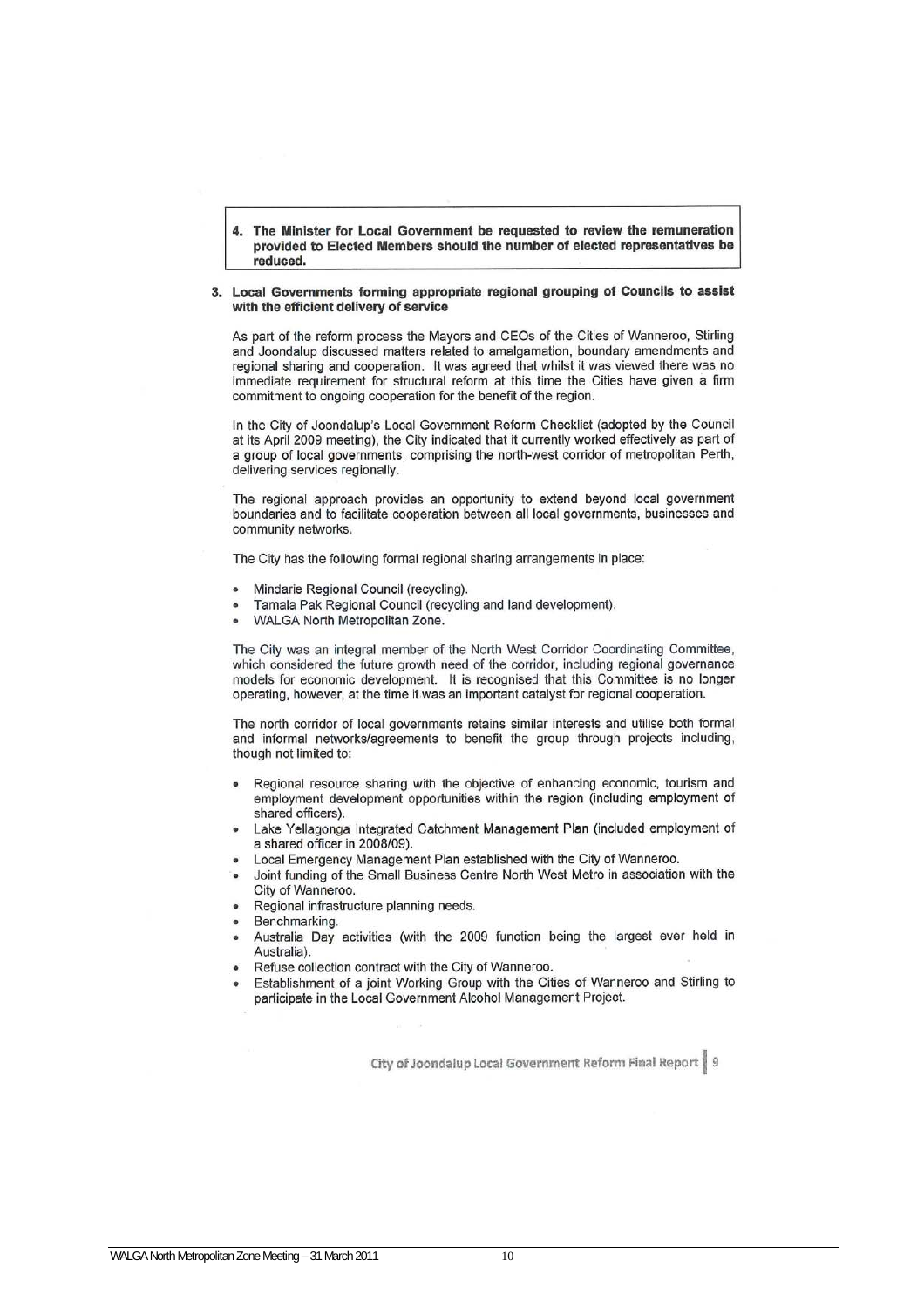### **6. STATE COUNCIL AGENDA - MATTERS FOR DECISION**

**(***Zone delegates to consider the Matters for Decision contained in the WA Local Government Association State Council Agenda and put forward resolutions to Zone Representatives on State Council)*

**Item 5.6 Priority Plan for Investment in the Sean Canning Catchment** 

The Zone withdrew item 5.6 for discussion

#### **RESOLUTION:**

**That the State Council endorse the Draft Priority Plan for Investment in the Swan and Canning Catchment subject to the following amendments:** 

**It is ensured the definition of 'waterways' in the Plan includes wetland systems.** 

**The State Government fund the additional investment needs from the @\$550m dividend paid by the Water Corporation to the State Government each year, rather than through the introduction of a new tax; In the event that such funding is not provided, the 'healthy catchment rate' model is adapted so that it is only initially charged to all assessable properties (inc business) within the actual drainage catchment (not the entire PMR).** 

**Once expanded to the entire PMR, the rate should be available for improvements to all receiving bodies in the PMR that require water quality improvement, not only those bodies draining into the Swan and Canning catchment.** 

**Moved Cr Brett Treby / Seconded Cr Tracey Roberts Trace CARRIED CARRIED** 

#### **RESOLUTION**

**That the North Metropolitan Zone endorses all remaining items of the April 2011 State Council Agenda 'En-bloc'.** 

**Moved Cr Dot Newton / Seconded Cr Brett Treby CARRIED CARRIED** 

#### **7. EXECUTIVE REPORTS**

Ms Ricky Burges highlighted the following matters in the President's Report

Constitutional recognition; TELSTRA; NGA; Review of State Council structure and zones

#### **Noted**

#### **7.1 State Councillor's report to the Zone**

WALGA State Councillor presented on the previous State Council meeting.

#### **Noted**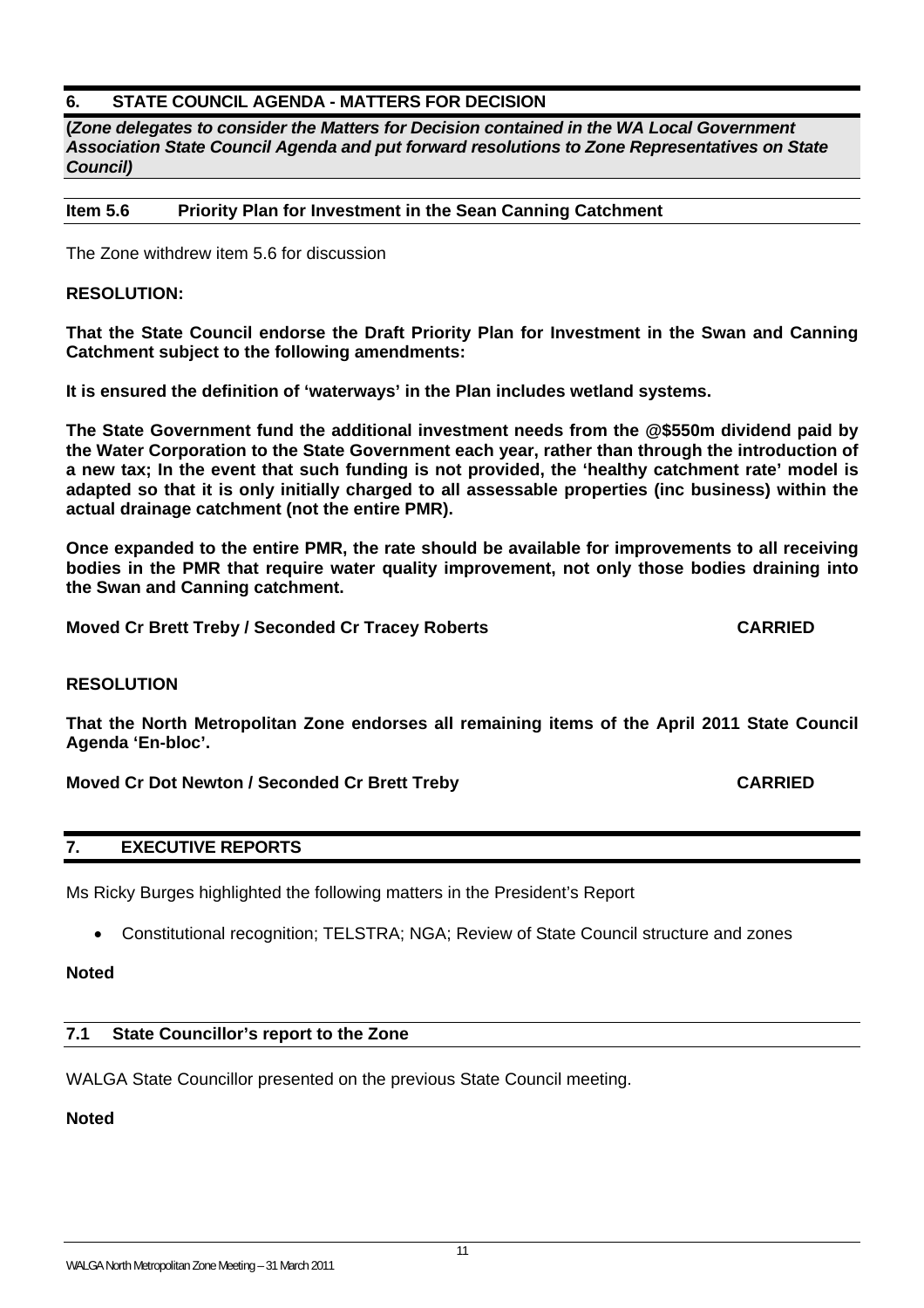#### **7.2 Department of Local Government Representative Update Report.**

The Department of Local Government representative was an apology to the meeting. An update report was attached to the Agenda.

#### **Noted**

#### **8. BUSINESS**

#### **8.1 Zone Roundtable Forum 2011**

*By Margaret Degebrodt Zone Executive Officer* 

#### **Background**

A Zone Roundtable Forum has traditionally been held annually during the Local Government Convention in August each year. The Zone Roundtable Forum brings together Zone Presidents/Chairs, State Councillors and Executive Officers from all Zones in Western Australia to meet strategically with the WALGA President, Deputy President and Chief Executive Officer.

The Roundtable Forum is aimed at identifying strategic issues for Local Government over the coming 12 months and to align the strategic direction of Zones and the Association.

As with previous years, the Zone Roundtable Forum is by invitation only to Zone Presidents/Chairs, Zone Executive Officers and State Councillors, with no cost to the attendees.

The 2011 Zone Roundtable Forum will be held Wednesday 3 August from 5:30pm – 7:00pm at the Perth Convention Exhibition Centre, followed by dinner.

Items for discussion should be submitted with the relevant background information and proposed recommendation to Margaret Degebrodt by 9 May 2011 for inclusion in the May Zone agenda for endorsement by the Zone, before inclusion in the Zone Roundtable agenda. Please email your Zone Roundtable Agenda items to Margaret at mdegebrodt@walga.asn.au by 4:00pm 9 May 2011.

#### **Noted**

#### **8.2 Presentation on the Carbon Emissions Reporting Platform**

Ms Melanie Bainbridge, Climate Change Coordinator WALGA, would like to make a 15-20 minute presentation to the North Metropolitan Zone meeting on 26 May 2011 to be held at the City of Joondalup.

#### **Background**

To ensure that Local Governments have a robust and consistent reporting framework with which they can meet their mandatory or voluntary reporting requirements the Association has commissioned Greensense, one of WALGA's climate change consultancy preferred suppliers, to develop a Corporate Greenhouse Gas Reporting and Abatement Platform for Local Government. The platform is cost effective and competitive with other emissions inventory frameworks, easy to navigate, and covers all of the emissions sources that Local Governments are required to report on.

It will also undergo consistent upgrade to meet Local Government emissions reporting needs over time, with expected changes in legislation, thresholds and community expectations taken into account. Capacity is built into a yearly subscription fee to ensure that the tool is 'ahead of the game' with respect to future developments or reporting requirements. The platform meets the specific reporting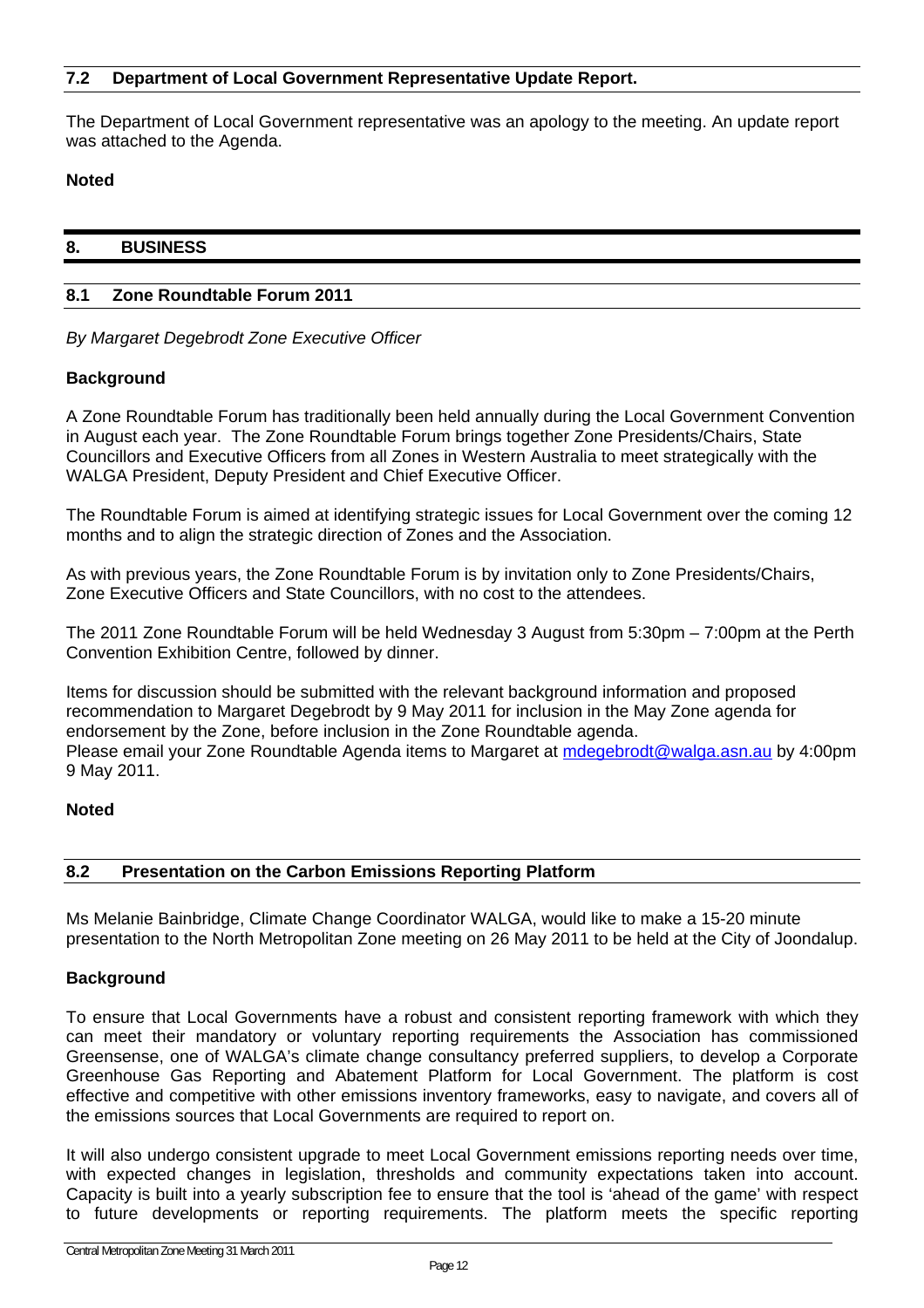requirements of the National Greenhouse and Energy Reporting Scheme and ISO 14064, for those Local Governments with mandatory reporting obligations, as well as being easily applicable to voluntary reporting requirements under the NCOS framework.

The development of a sector wide set of energy and carbon accounts is considered instrumental in better positioning the sector in relation to future climate change policy instruments developed by other spheres of government.

#### **RECOMMENDATION**

#### **That Ms Melanie Bainbridge be invited to the North Metropolitan Zone meeting to be held 26 May to present on the Carbon Emissions Reporting Platform.**

#### **Moved Cr Tracey Roberts / Seconded Cr Brett Treby CARRIED**

#### **8.3 Presentation by Western Power**

Mr Mike Read from Western Power would like to present to the North Metropolitan Zone meeting to be held 26 May 2011 at the City of Joondalup.

The 15-20 minute presentation will cover Western Power's Local Government consultation process and where to go for assistance.

#### **RECOMMENDATION**

**That Mr Mike Read from Western Power be invited to present to the North Metropolitan Zone at their meeting to be held 26 May 2011 at the City of Joondalup.** 

Members were asked to forward questions to Margaret Degebrodt, WALGA prior to the meeting to enable Western Power to prepare responses.

#### **Moved Cr Tracey Roberts / Seconded Cr Brett Treby CARRIED CARRIED**

#### **8.4 Use of Glass Drinking Containers in Licensed premises and Liquor Outlets**

#### *From the City of Joondalup*

For your information the correspondence below was received from WALGA as a result of a Zone resolution in 2009. The WALGA response should close off the item.

#### **Noted**

Mr Jamie Parry **Secretariat** North Metropolitan Zone c/- City of Joondalup PO Box 21 JOONDALUP WA 6919

Central Metropolitan Zone Meeting 31 March 2011

Dear Mr Parry

RESOLUTION 7.10 USE OF GLASS DRINKING CONTAINERS IN LICENSED PREMISES AND LIQUOR OUTLETS.

**20 September 2010 Our Ref: 06-045-01-0001/RS**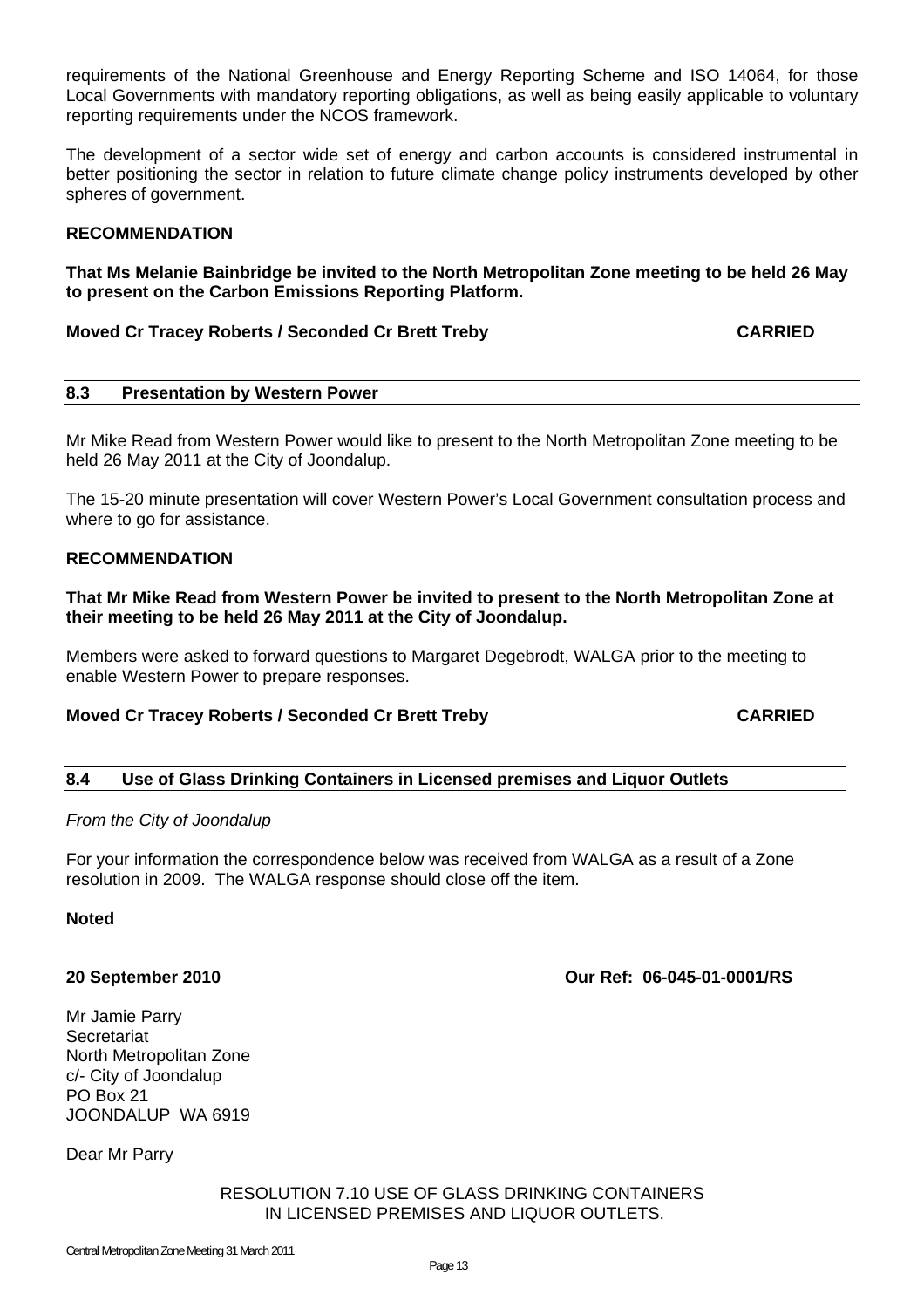I refer to your correspondence of 20 May 2009 and our subsequent reply on 31 August 2009 with regard to the use of glass drinking containers in licensed premises and liquor outlets.

Your resolution requested that the WA Local Government Association:

- 1. EXAMINE strategies for local government to work with the hospitality industry to better manage glass in licensed premises and liquor outlets.
- 2. PREPARE an application to The Criminal Confiscation Act 2000 Grants Program to fund resources to support this initiative.

Within our reply on 31 August 2009 it was indicated that WALGA would advise the Zone of the proposed strategies for their consideration. It would appear that this advice has to date not been formally provided to the Zone

In November 2009, the issue was considered by the Local Government Alcohol Reference Group that consists of representatives of the twelve pilot Local Governments (including the City of Joondalup), the WA Local Government Association, Department of Health and the Drug and Alcohol Office WA. The WA Police Liquor Enforcement Division were also consulted on this issue.

The results and some strategies from this investigation included:

- 1. Industry and Local Government Liquor Accords that self regulate and provide best practice guidelines to members may best be able to impact in this area.
- 2. The possibility of imposing restrictions on liquor licenses to require alternative drinking containers to glass after certain times during trading hours.
- 3. Strengthening of the training of Security Guards An Injury Control Council of WA Project that is currently underway touches on this area. This project falls under the Safer Bars project. It is anticipated that pending positive evaluation a second round of training will be made available to interested premises
- 4. By-laws to ban the use of glass drinking containers in licensed premises this is an international strategy and was not found to be an attractive alternative for Australia

WALGA also met industry representatives, the Australian Hotels Association late last year who advised that they would not endorse a blanket ban on glass drinking containers in any format. They did indicate some interest in working with us on some Voluntary Guidelines for licensees. This was not progressed due to a conclusion that a voluntary guideline in itself would not be likely to be taken up by licensees at that point, and thus would not be a feasible use of resources.

The second resolution was in regard to seeking funding to support the work to examine strategies for Local Government to work with the hospitality industry to better manage glass. The Alcohol and Crime Management Project Coordinator approached The Criminal Confiscation Act 2000 Grant Program Grants Administrator. Their advice was although a grant application could be put forward this type of initiative was not under the current guidelines for approval. Investigations were also made to several other funding organisations with a similar result.

In bringing this issue up to date, it has been noted by WALGA that although several States have now legislated against service in glass containers, or regulated glass containers to certain hours of operation, these moves have not been implemented in WA. Recent media reports however, indicate that the State Government is interested in progressing this discussion, although a mandatory ban was not supported. The Australian Hotels Association indicated through a media release in August 2010 that they were working on a set of criteria for a national standard for glass replacement products. This is supported by a number of licensed premises, however this is likely to take some time before a feasible standard can be introduced. Several Perth licensed premises have already moved to voluntarily ban glass during certain hours of operation.

In conclusion the research and anecdotal evidence supports working individually with licensed premises rather than a blanket approach. This issue has now attracted a higher profile across the community, and certain steps are underway within Government and the AHA to address this. WALGA acknowledges that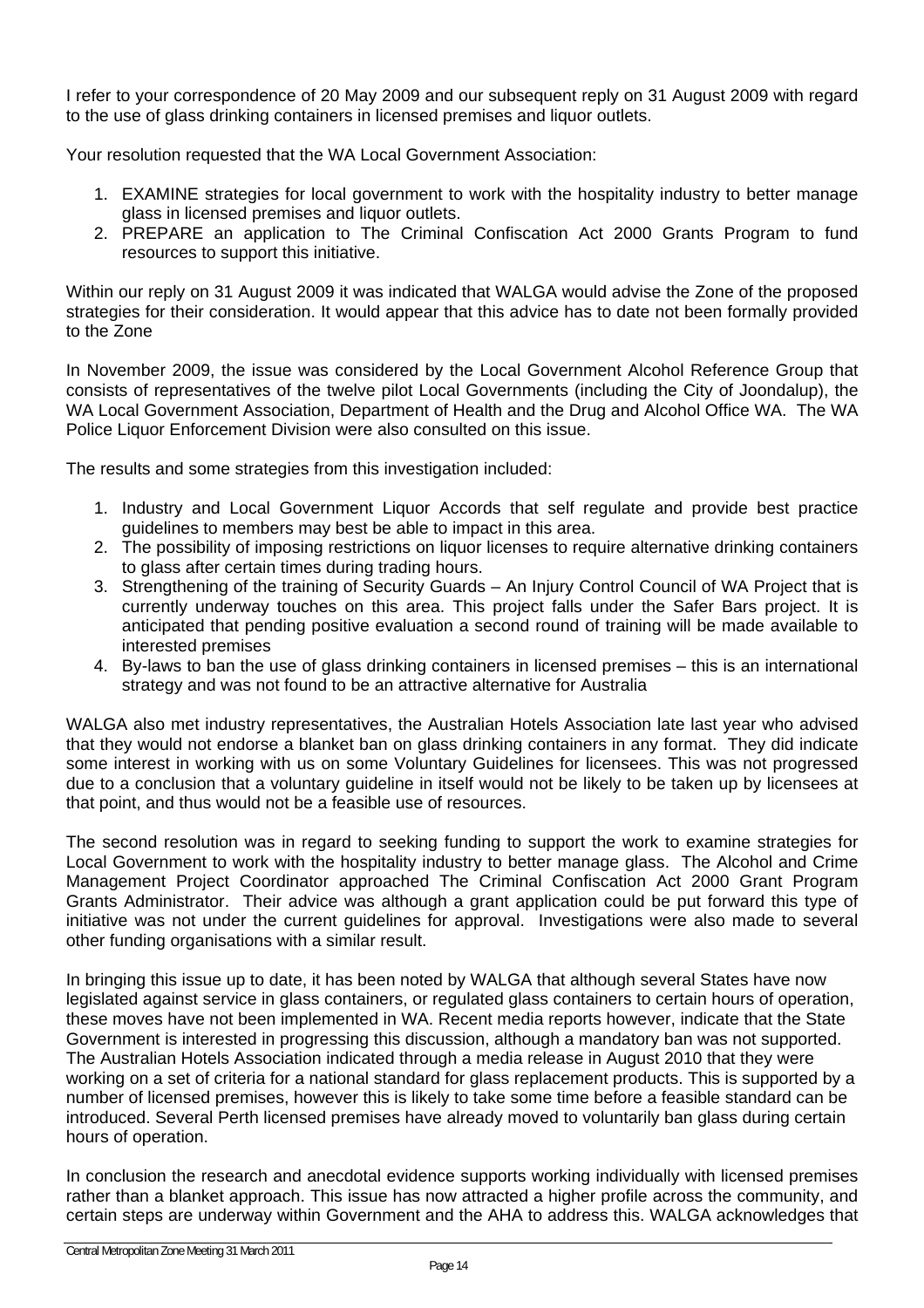the health and safety issues of broken glass can be a significant concern for members, and will continue to keep a watching brief on developments.

Should you require any further information, please do not hesitate to contact Richard Struik, Community Policy Officer on 9213 2082 or rcstruik@walga.asn.au

Yours sincerely

**Allison Hailes Executive Manager Planning and Community Development** 

#### **8.5 Disclosure to Potential Purchasers**

#### *By City of Wanneroo*

#### **IN BRIEF**

Consideration be given to requesting WALGA to write to REIWA & UDIA seeking support to highlight to potential purchasers their legal rights and responsibilities in respect of developer imposed covenants and impositions and disclosing other matters of potential interest.

#### **BACKGROUND**

A City of Wanneroo Elected Member has raised an issue of concern with potential purchasers of property not being fully informed of the status and enforceability of developer introduced covenants.

Developer covenants generally relate to colour choice and architectural style controls for new housing. Local Government has no statutory responsibility whatsoever for enforcing such covenants, although there are some peculiar exceptions to this rule in some local government areas, where legal arrangements have been entered into between the Council and the developer to enforce compliance with said covenants.

Additionally, in some rare instances, developers will also impose restrictive covenants on properties, which seek to restrict the nature of development that can occur on a particular lot(s). In those instances, local government planning schemes do possess the legal power to extinguish restrictive covenants where they purport to preclude development that would otherwise be permitted under the scheme.

It is worth noting that in almost all instances where a developer has imposed design or restrictive covenants, they will also make it a condition in the contract of sale for the prospective purchaser to adhere to the restrictive covenants and to agree to penalties for not doing so. Hence, although the covenant may have no effect on the local government's decision making powers, if the land owner breaches the covenant they may (in doing so) invite legal action by the developer for breach of contract.

The City of Wanneroo also receives complaints from residents who have purchased property without being aware that there is imminently going to be development adjoining or near enough to their property to cause them concern and which once they become aware of they often want to stop, because they disapprove of the nature of the development (which may be for instance public facilities, parks, or commercial development across the road, an adjoining public sector development across the road, or adjoining their property or very near to them).

Whilst the legal onus is on the resident to undertake their own research into land use issues prior to purchase, often the land developer is aware of these types of developments and could proactively brief prospective buyers.

#### **COMMENT**

In light of the above it is difficult to identify the role that local government could play. One option may be for the WALGA North Metro Zone to recommend to WALGA to write to REIWA and UDIA seeking their support to highlight to potential purchasers their legal rights and responsibilities in respect of developer imposed covenants and land use activities within the development.